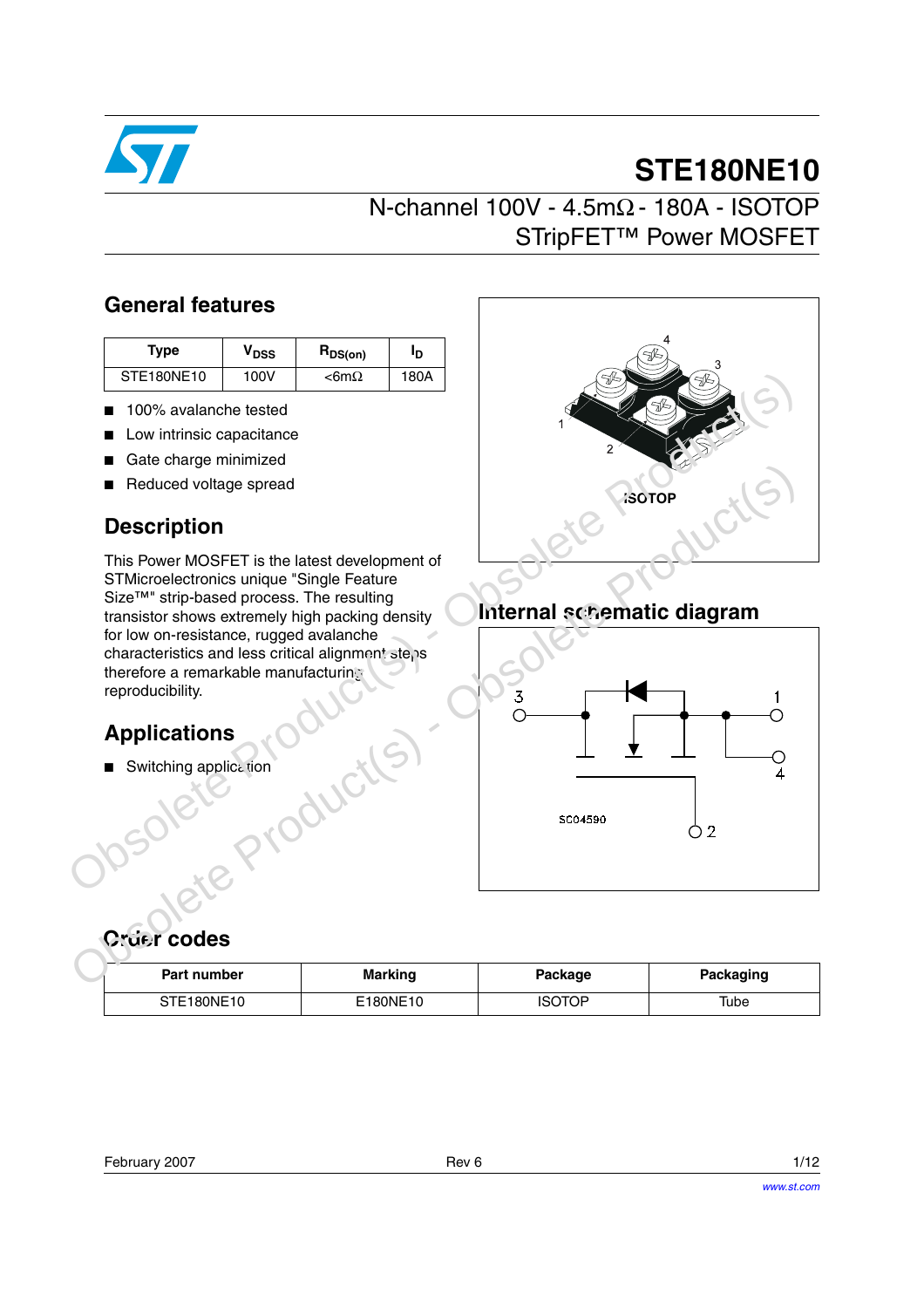# **Contents**

| Dipsolete Product(s) Obsolete Product(s) |
|------------------------------------------|
|                                          |

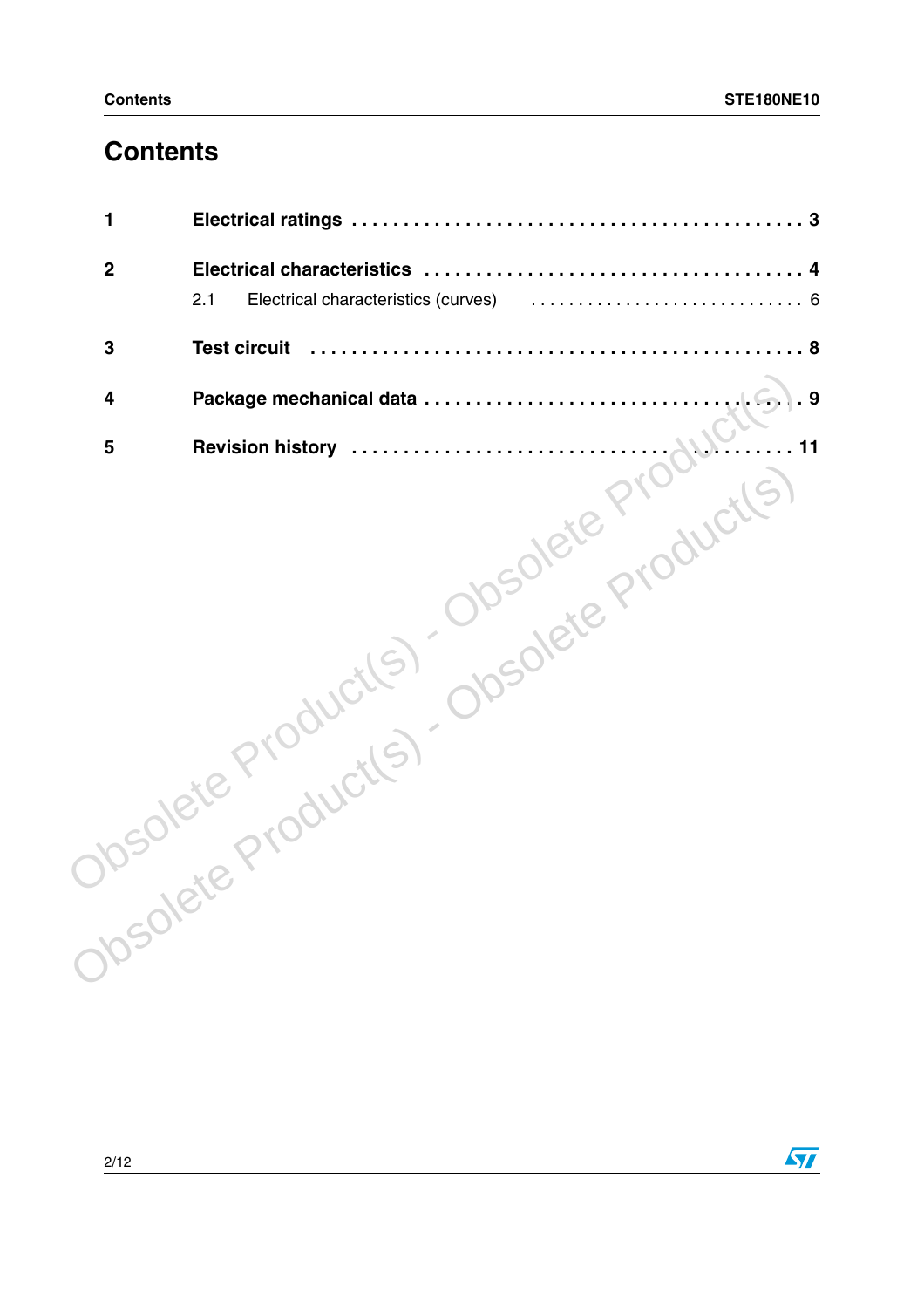# <span id="page-2-0"></span>**1 Electrical ratings**

| Absolute maximum ratings<br>Table 1. |
|--------------------------------------|
|--------------------------------------|

| Symbol                    | Parameter                                                                                 | <b>Value</b>     |      | Unit           |
|---------------------------|-------------------------------------------------------------------------------------------|------------------|------|----------------|
| $V_{DS}$                  | Drain-source voltage ( $V_{GS} = 0$ )                                                     | 100              |      | $\vee$         |
| $V_{DGR}$                 | Drain-gate voltage ( $R_{GS}$ = 20k $\Omega$ )                                            | 100              |      | V              |
| $V_{GS}$                  | Gate-source voltage                                                                       | ± 20             |      | $\vee$         |
| $I_D$                     | Drain current (continuous) at $T_C = 25^{\circ}C$                                         | 180              |      | Α              |
| l <sub>D</sub>            | Drain current (continuous) at<br>$T_C = 100^{\circ}C$                                     | 119              |      | ٨,             |
| $IDM$ <sup>(1)</sup>      | Drain current (pulsed)                                                                    | 360              |      | Α              |
| $P_{TOT}$                 | Total dissipation at $T_C = 25^{\circ}C$                                                  | 360              |      | W              |
|                           | Derating factor                                                                           | 2.38             |      | W/°C           |
| V <sub>ISO</sub>          | Insulation withstand voltage (AC-RMS)                                                     | 2500             |      | $\vee$         |
| $T_i$<br>$T_{\text{stg}}$ | Operating junction temperature<br>storage temperature                                     | -55 to 150       |      | $^{\circ}C$    |
| Table 2.                  | <b>Thermal data</b>                                                                       |                  |      |                |
| Rthj-case                 | Thermal resistance junction-case max                                                      |                  | 0.37 | $^{\circ}$ C/W |
| Table 3.                  | Availing characteristics                                                                  |                  |      |                |
|                           |                                                                                           |                  |      |                |
| <b>Symbol</b>             | <b>Parameter</b>                                                                          | <b>Max value</b> |      | Unit           |
| $l_{AB}$                  | Avalanche Current, Repetitive or Not-<br>Repetitive<br>(pulse width limited by $T_i$ max) | 60               |      | А              |

### **Table 2. Thermal data**

|           | 1. Pulse width limited by safe operating area |      |                    |
|-----------|-----------------------------------------------|------|--------------------|
|           |                                               |      |                    |
| Table 2.  | <b>Thermal data</b>                           |      |                    |
| Rthj-case | Thermal resistance junction-case max          | 0.37 | $\rm ^{\circ}$ C/W |
|           |                                               |      |                    |

### **Table 3. Avainche characteristics**

| гтот                                  | $10$ idi ulssipalion at $1 \cap 7 = 20$                                                        | ၁၀ပ              |      | VV                      |
|---------------------------------------|------------------------------------------------------------------------------------------------|------------------|------|-------------------------|
|                                       | Derating factor                                                                                | 2.38             |      | W/°C                    |
| V <sub>ISO</sub>                      | Insulation withstand voltage (AC-RMS)                                                          | 2500             |      | V                       |
| $T_i$<br>${\mathsf T}_{\textsf{stg}}$ | Operating junction temperature<br>storage temperature                                          | -55 to 150       |      | $^{\circ}C$             |
| 1.                                    | Pulse width limited by safe operating area                                                     |                  |      |                         |
| Table 2.                              | <b>Thermal data</b>                                                                            |                  |      |                         |
| Rthj-case                             | Thermal resistance junction-case max                                                           |                  | 0.37 | $\mathrm{^{\circ} C/W}$ |
|                                       |                                                                                                |                  |      |                         |
| Table 3.                              | Avaianche characteristics                                                                      |                  |      |                         |
| Symb <sub>2</sub>                     | <b>Parameter</b>                                                                               | <b>Max value</b> |      | Unit                    |
| $l_{AB}$                              | Avalanche Current, Repetitive or Not-<br>Repetitive<br>(pulse width limited by $T_i$ max)      | 60               |      | A                       |
| $E_{AS}$                              | Single Pulse Avalanche Energy<br>(starting $T_i = 25 °C$ , $I_D = I_{AR}$ ,<br>$V_{DD} = 25 V$ | 720              |      | mJ                      |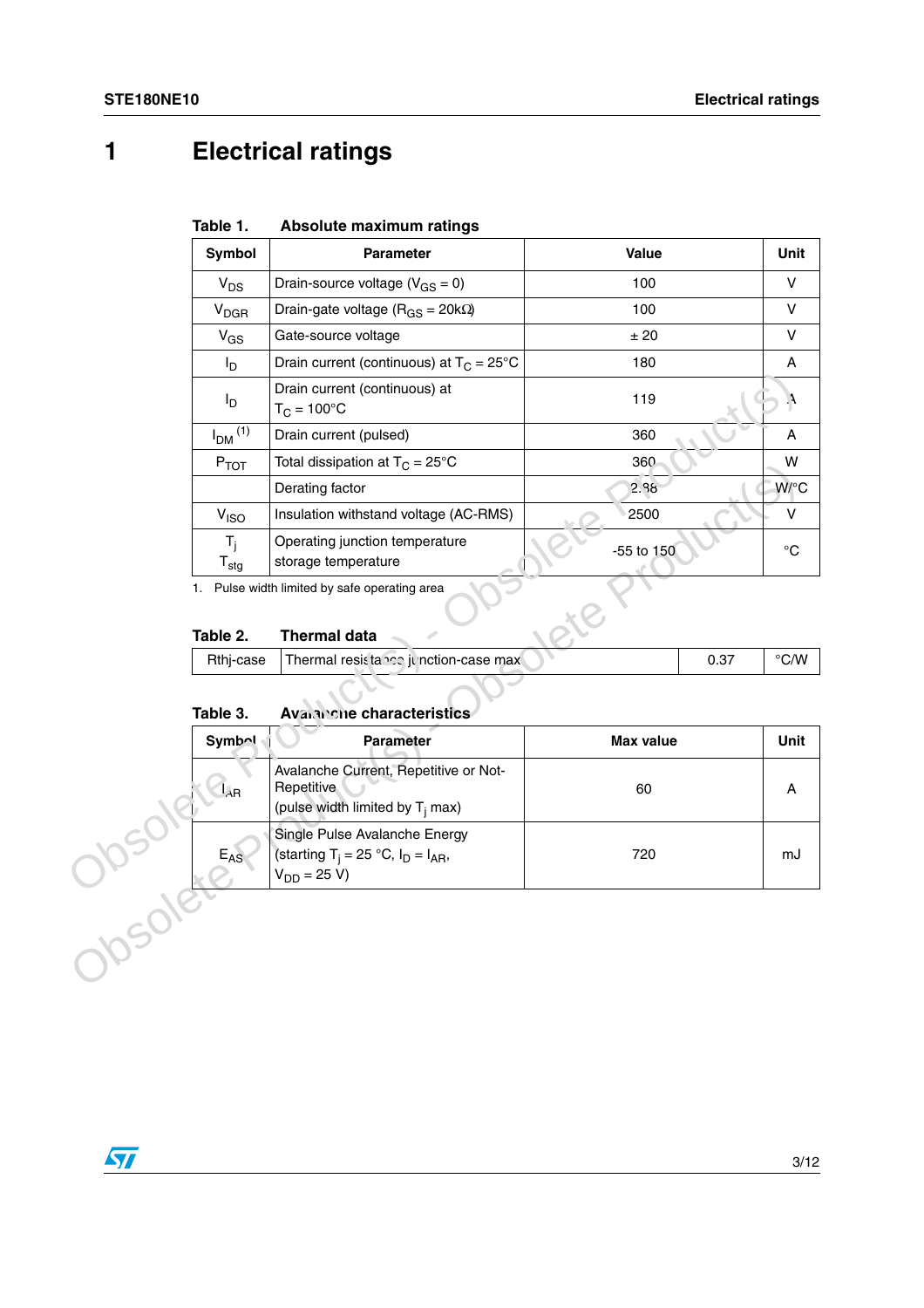# <span id="page-3-0"></span>**2 Electrical characteristics**

 $(T_{\text{CASE}} = 25^{\circ} \text{C}$  unless otherwise specified)

| On/off states<br>Table 4. |  |
|---------------------------|--|
|---------------------------|--|

| <b>Symbol</b>           | <b>Parameter</b>                                    | <b>Test conditions</b>                                                  | Min. | Typ. | Max.    | Unit     |
|-------------------------|-----------------------------------------------------|-------------------------------------------------------------------------|------|------|---------|----------|
| V <sub>(BR)DSS</sub>    | Drain-source<br>breakdown voltage                   | $I_D = 1mA$ , $V_{GS} = 0$                                              | 100  |      |         | v        |
| <b>I</b> <sub>DSS</sub> | Zero gate voltage<br>drain current ( $V_{GS} = 0$ ) | $V_{DS}$ = max rating<br>$V_{DS}$ = max rating,<br>$T_C = 125^{\circ}C$ |      |      | 4<br>40 | μA<br>чA |
| l <sub>GSS</sub>        | Gate-body leakage<br>current ( $V_{DS} = 0$ )       | $V_{GS} = \pm 20V$                                                      |      |      | ±400    | nA       |
| $V_{GS(th)}$            | Gate threshold voltage                              | $V_{DS} = V_{GS}$ , $I_D = 250 \mu A$                                   | 2    | e.   | 4       | v        |
| $R_{DS(on)}$            | Static drain-source on<br>resistance                | $V_{GS}$ = 10V, $I_D$ = 40A                                             |      | 4.5  | 6       | Ω        |

### **Table 5. Dynamic**

|         | $I_{DSS}$                                                     | Luiu yulu vulluyu<br>drain current ( $V_{GS} = 0$ )                         | $V_{DS}$ = max rating,<br>$T_{C} = 125^{\circ}C$                                                    |                |                          | 40              | ۳۰<br>uΑ             |
|---------|---------------------------------------------------------------|-----------------------------------------------------------------------------|-----------------------------------------------------------------------------------------------------|----------------|--------------------------|-----------------|----------------------|
|         | l <sub>GSS</sub>                                              | Gate-body leakage<br>current ( $V_{DS} = 0$ )                               | $V_{GS} = \pm 20V$                                                                                  |                |                          | ±400            | nA                   |
|         | $V_{GS(th)}$                                                  | Gate threshold voltage                                                      | $V_{DS} = V_{GS}$ , $I_D = 250 \mu A$                                                               | $\overline{2}$ | e.                       | $\overline{4}$  | $\mathsf{V}$         |
|         | $R_{DS(on)}$                                                  | Static drain-source on<br>resistance                                        | $V_{GS}$ = 10V, $I_D$ = 40A                                                                         |                | 4.5                      | $6\phantom{.}6$ | Ω                    |
|         | Table 5.                                                      | <b>Dynamic</b>                                                              |                                                                                                     |                |                          |                 |                      |
|         | Symbol                                                        | Parameter                                                                   | <b>Test conditions</b>                                                                              | Min.           | Typ.                     | Max.            | Unit                 |
|         | $g_{\text{fs}}^{(1)}$                                         | Forward<br>transconductance                                                 | $V_{DS} > I_{D(0n)} \times R_{DS(0n) max}$<br>$ID=80 \text{ Å}$                                     | 30             |                          |                 | $\mathbf S$          |
|         | $C_{\text{iss}}$<br>$\mathrm{C_{oss}}$<br>$\mathrm{C_{rss}}$  | Input capacitone<br>Output capacitance<br>Revented triunsfer<br>capacitance | $V_{DS} = 25V$ , f = 1MHz,<br>$V_{GS} = 0$                                                          |                | 21<br>2.5<br>0.9         |                 | nF<br>nF<br>nF       |
|         | $t_{d(o,\nu)}$<br>t,<br>$t_{\text{u(off)}}$<br>t <sub>f</sub> | Turn-on delay time<br>Rise time<br>Turn-off delay time<br>Fall time         | $V_{DD} = 90V$ , $I_D = 490A$<br>$R_G = 4.7 \Omega V_{GS} = 10V$<br>(see Figure 12)                 |                | 100<br>600<br>430<br>440 |                 | ns<br>ns<br>ns<br>ns |
| J. Jour | $Q_{g}$<br>$Q_{gs}$<br>$Q_{gd}$                               | Total gate charge<br>Gate-source charge<br>Gate-drain charge                | $V_{DD} = 80V$ , $I_D = 180A$ ,<br>$V_{GS}$ = 10V, R <sub>G</sub> = 4.7 $\Omega$<br>(see Figure 13) |                | 585<br>120<br>210        | 795             | nC<br>nC<br>nC       |
|         |                                                               | Pulsed: Pulse duration = $300 \mu s$ , duty cycle 1.5%.                     |                                                                                                     |                |                          |                 |                      |

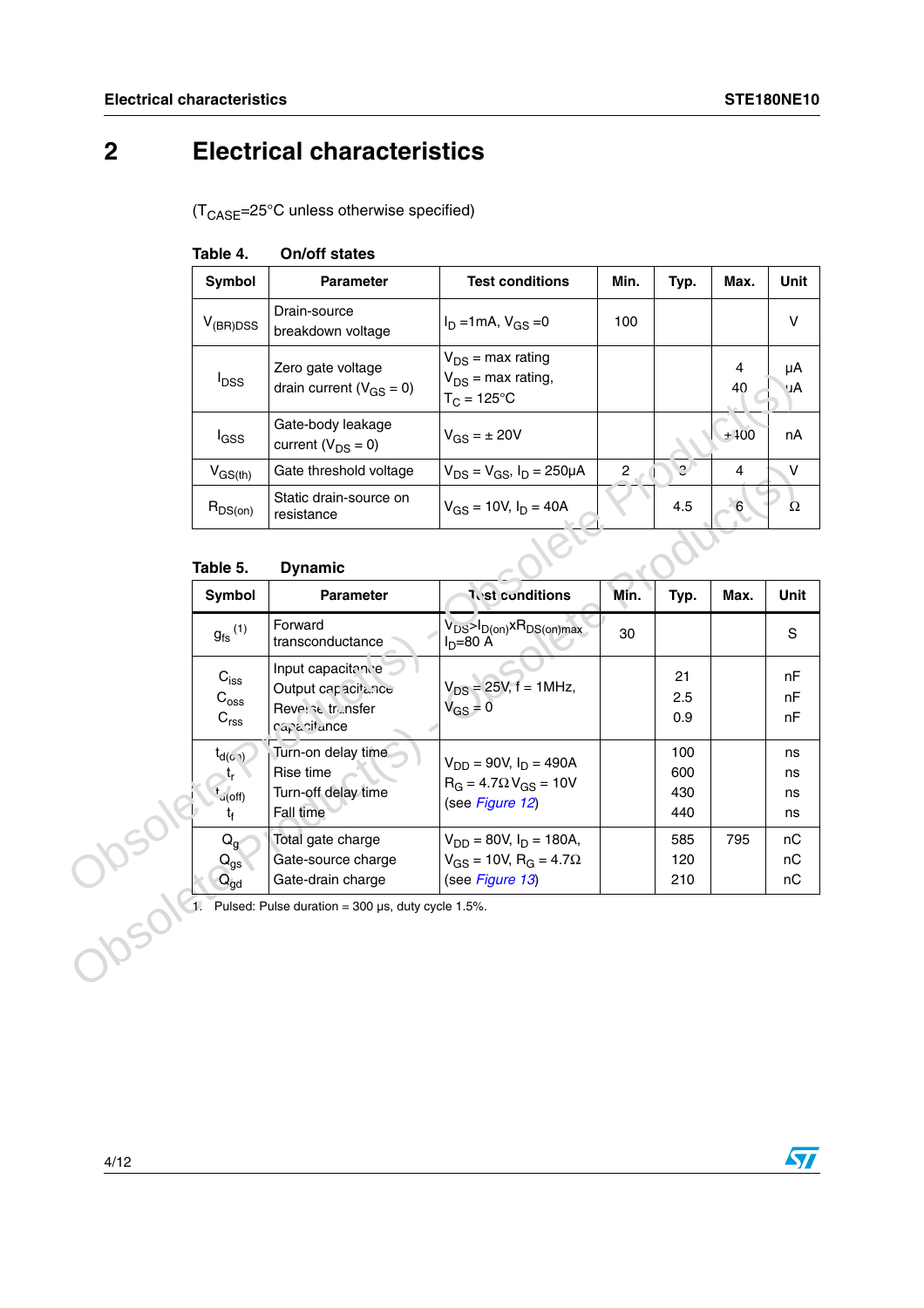| Symbol                               | Parameter                                                                    | <b>Test conditions</b>                                                                                   | Min. | Typ.              | Max.       | Unit               |
|--------------------------------------|------------------------------------------------------------------------------|----------------------------------------------------------------------------------------------------------|------|-------------------|------------|--------------------|
| $I_{SD}$<br>$I_{SDM}$ <sup>(1)</sup> | Source-drain current<br>Source-drain current<br>(pulsed)                     |                                                                                                          |      |                   | 180<br>540 | Α<br>Α             |
| $V_{SD}$ $(2)$                       | Forward on voltage                                                           | $I_{SD} = 180A, V_{GS} = 0$                                                                              |      |                   | 1.5        | $\mathsf V$        |
| $t_{rr}$<br>$Q_{rr}$<br><b>IRRM</b>  | Reverse recovery time<br>Reverse recovery charge<br>Reverse recovery current | $I_{SD} = 100A,$<br>$di/dt = 100A/\mu s$ ,<br>$V_{DD} = 50V$ , T <sub>j</sub> = 150°C<br>(see Figure 14) |      | 235<br>1.65<br>14 |            | ns<br>$\mu$ C<br>A |
| 1.                                   | Pulse width limited by safe operating area.                                  |                                                                                                          |      |                   |            |                    |
|                                      | 2. Pulsed: Pulse duration = $300 \,\mu s$ , duty cycle 1.5%                  |                                                                                                          |      |                   |            |                    |
|                                      |                                                                              |                                                                                                          |      |                   |            |                    |
|                                      |                                                                              |                                                                                                          |      |                   |            |                    |
|                                      |                                                                              |                                                                                                          |      |                   |            |                    |
|                                      |                                                                              | Josolete Productis                                                                                       |      |                   |            |                    |
|                                      |                                                                              |                                                                                                          |      |                   |            |                    |
|                                      |                                                                              |                                                                                                          |      |                   |            |                    |
|                                      |                                                                              |                                                                                                          |      |                   |            |                    |
|                                      |                                                                              |                                                                                                          |      |                   |            |                    |
|                                      |                                                                              |                                                                                                          |      |                   |            |                    |
|                                      |                                                                              |                                                                                                          |      |                   |            |                    |
|                                      |                                                                              |                                                                                                          |      |                   |            |                    |
|                                      |                                                                              |                                                                                                          |      |                   |            |                    |
|                                      |                                                                              |                                                                                                          |      |                   |            |                    |
|                                      |                                                                              |                                                                                                          |      |                   |            |                    |
|                                      |                                                                              |                                                                                                          |      |                   |            |                    |
|                                      |                                                                              |                                                                                                          |      |                   |            |                    |
|                                      |                                                                              |                                                                                                          |      |                   |            |                    |
|                                      | Obsolete Products)                                                           |                                                                                                          |      |                   |            |                    |
|                                      |                                                                              |                                                                                                          |      |                   |            |                    |

Obsolete Product(s) - Obsolete Product(s)<br>Obsolete Product(s) - Obsolete Product(s)<br>Obsolete Product(s) -

**Table 6. Source drain diode**

 $\sqrt{2}$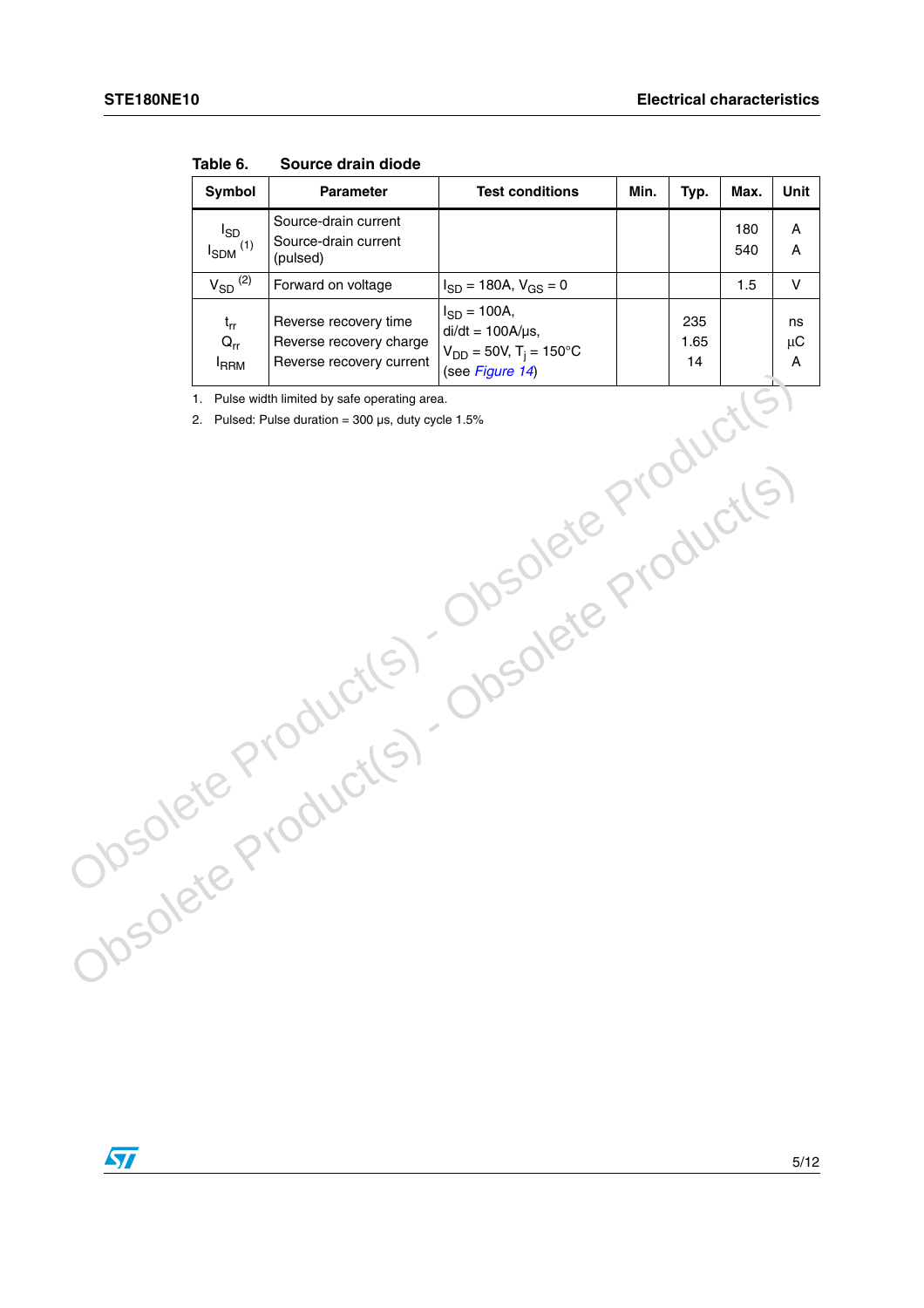## <span id="page-5-0"></span>**2.1 Electrical characteristics (curves)**

- Figure 1. Safe operating area **Figure 2. Thermal impedance** 
	-

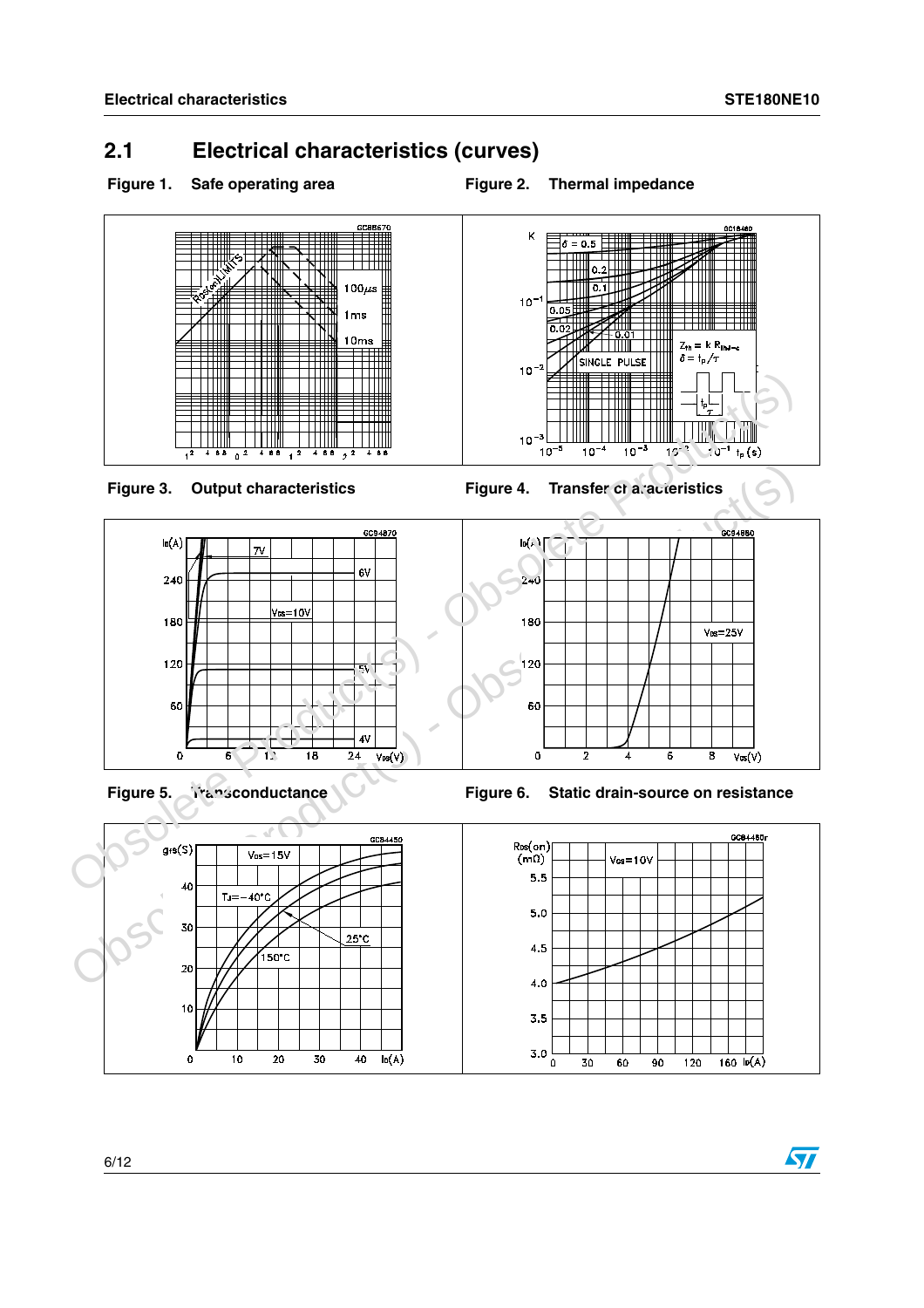

### **Figure 7. Gate charge vs. gate-source voltage Figure 8. Capacitance variations**



**Figure 10. Normalized on resistance vs. temperature**



**Figure 11. Source-drain diode forward characteristics**



 $\sqrt{2}$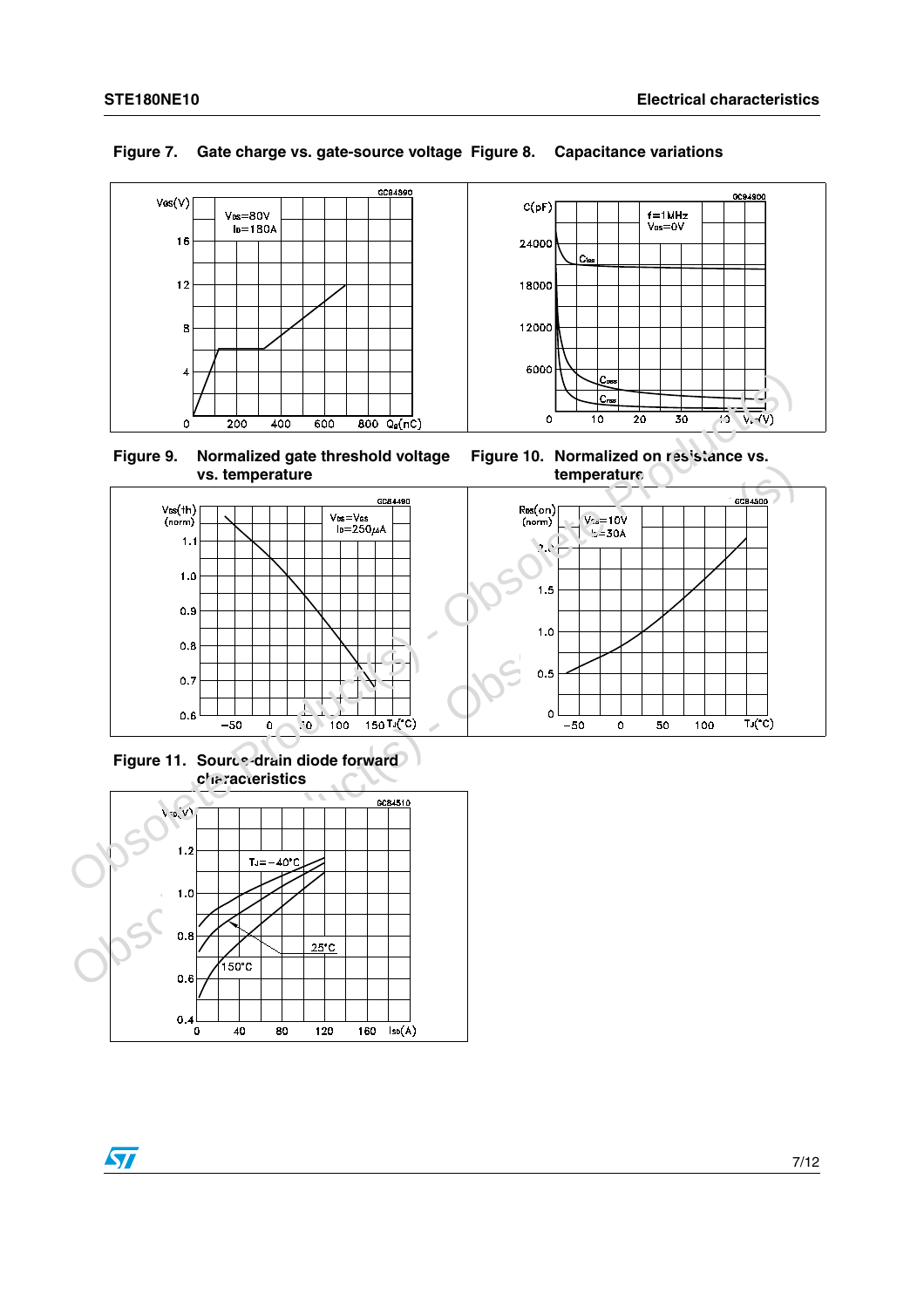# <span id="page-7-0"></span>**3 Test circuit**

<span id="page-7-1"></span>**Figure 12. Switching times test circuit for resistive load**



<span id="page-7-3"></span>



**Figure 16. Unclamped inductive waveform Figure 17. Switching time waveform**



<span id="page-7-2"></span>**Figure 13. Gate charge test circuit**





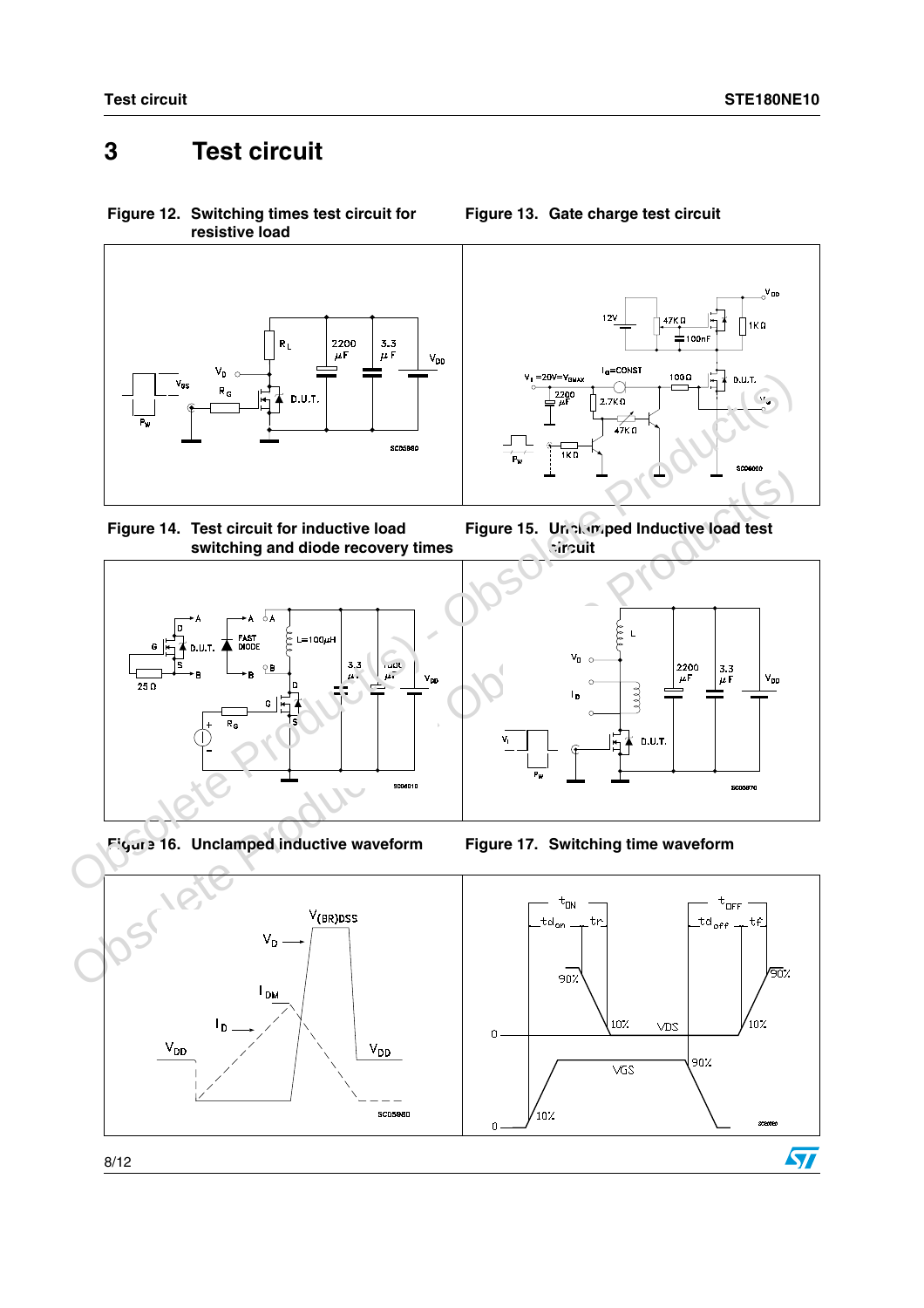# <span id="page-8-0"></span>**4 Package mechanical data**

In order to meet environmental requirements, ST offers these devices in ECOPACK® packages. These packages have a Lead-free second level interconnect. The category of second level interconnect is marked on the package and on the inner box label, in compliance with JEDEC Standard JESD97. The maximum ratings related to soldering conditions are also marked on the inner box label. ECOPACK is an ST trademark. ECOPACK specifications are available at: www.st.com

Obsolete Product(s) - Obsolete Product(s)<br>Obsolete Product(s) - Obsolete Product(s)<br>Obsolete Product(s) -

Obsolete Product(s) - Obsolete Product(s)

 $\sqrt{2}$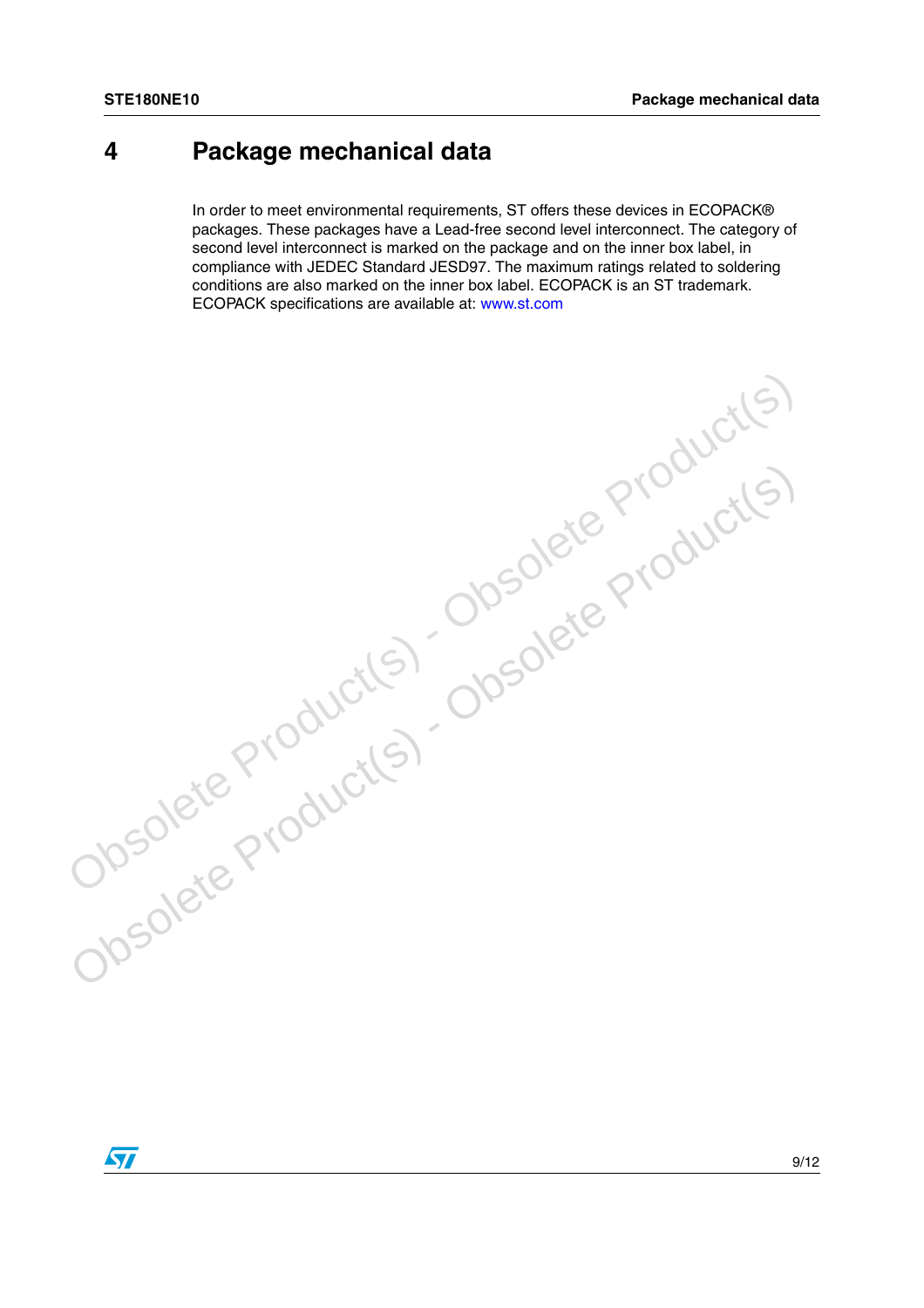$\sqrt{2}$ 

| DIM. | mm             |      |      | inch      |      |       |
|------|----------------|------|------|-----------|------|-------|
|      | MIN.           | TYP. | MAX. | MIN.      | TYP. | MAX.  |
| Α    | 11.8           |      | 12.2 | 0.466     |      | 0.480 |
| в    | 8.9            |      | 9.1  | 0.350     |      | 0.358 |
| C    | 1.95           |      | 2.05 | 0.076     |      | 0.080 |
| D    | 0.75           |      | 0.85 | 0.029     |      | 0.023 |
| Е    | 12.6           |      | 12.8 | 0.496     |      | 0.502 |
| F    | 25.15          |      | 25.5 | 0.990     |      | 1.003 |
| G    | 31.5           |      | 31.7 | 1.240     |      | 1.248 |
| н    | $\overline{4}$ |      |      | 0.157     |      |       |
| J    | 4.1            |      | 4.3  | 0.161     |      | 0.169 |
| Κ    | 14.9           |      | 15.1 | $0.5 - 3$ |      | 0.594 |
| L    | 30.1           |      | 30.3 | 185       |      | 1.193 |
| M    | 37.8           |      | 38.2 | 1.488     |      | 1.503 |
| N    | 4              |      |      | 0.157     |      |       |
| O    | 7.8            |      | d.2  | 0.307     |      | 0.322 |

### **ISOTOP MECHANICAL DATA**

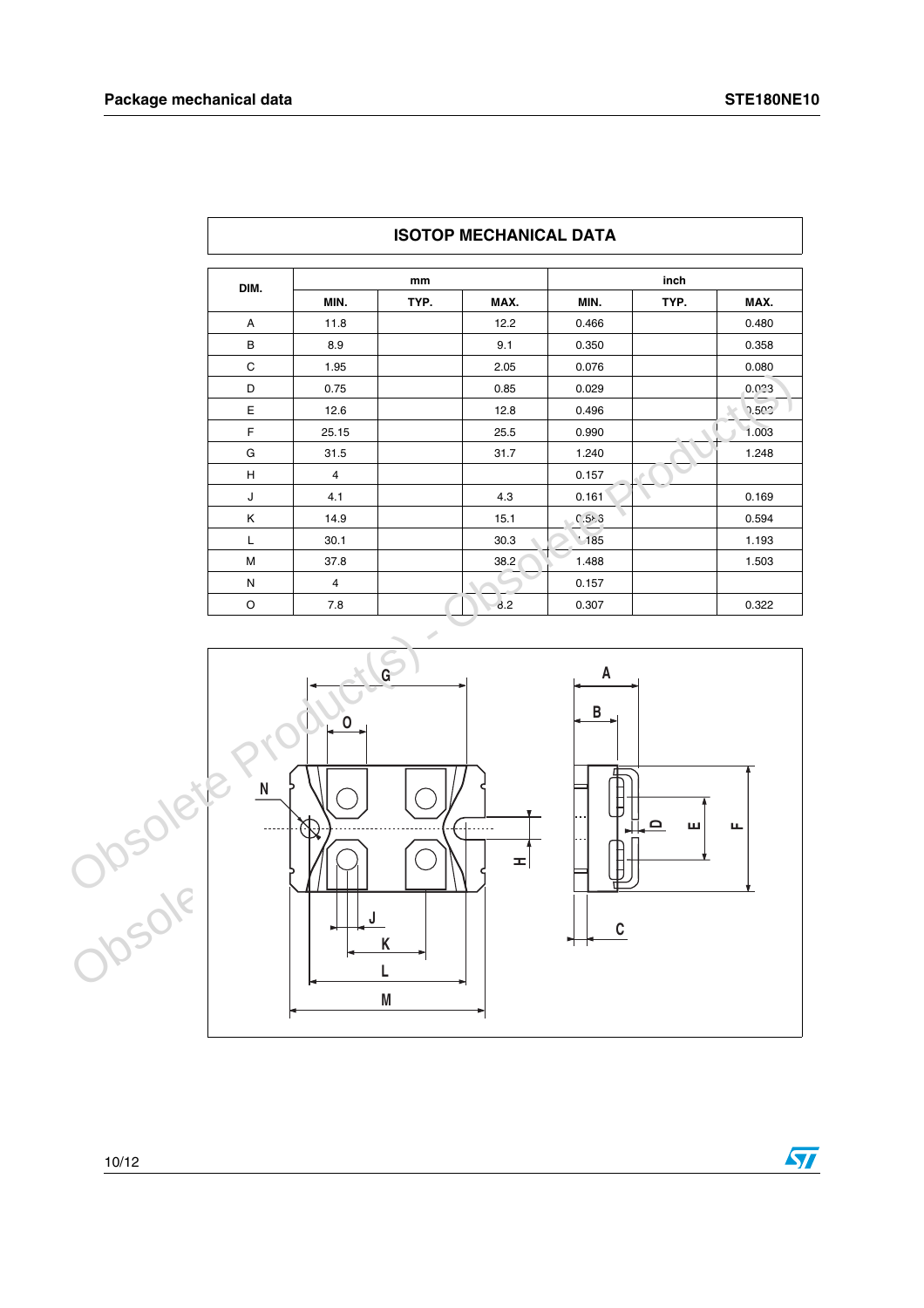# <span id="page-10-0"></span>**5 Revision history**

#### Table 7. **Revision history**

| <b>Date</b> | <b>Revision</b> | <b>Changes</b>                  |
|-------------|-----------------|---------------------------------|
| 09-Sep-2004 | 4               | Complete document               |
| 03-Aug-2006 | 5               | New template, no content change |
| 20-Feb-2007 | 6               | Typo mistake on page 1          |

Obsolete Product(s) - Obsolete Product(s)<br>Obsolete Product(s) - Obsolete Product(s)<br>Obsolete Product(s) -

Obsolete Product(s) - Obsolete Product(s)